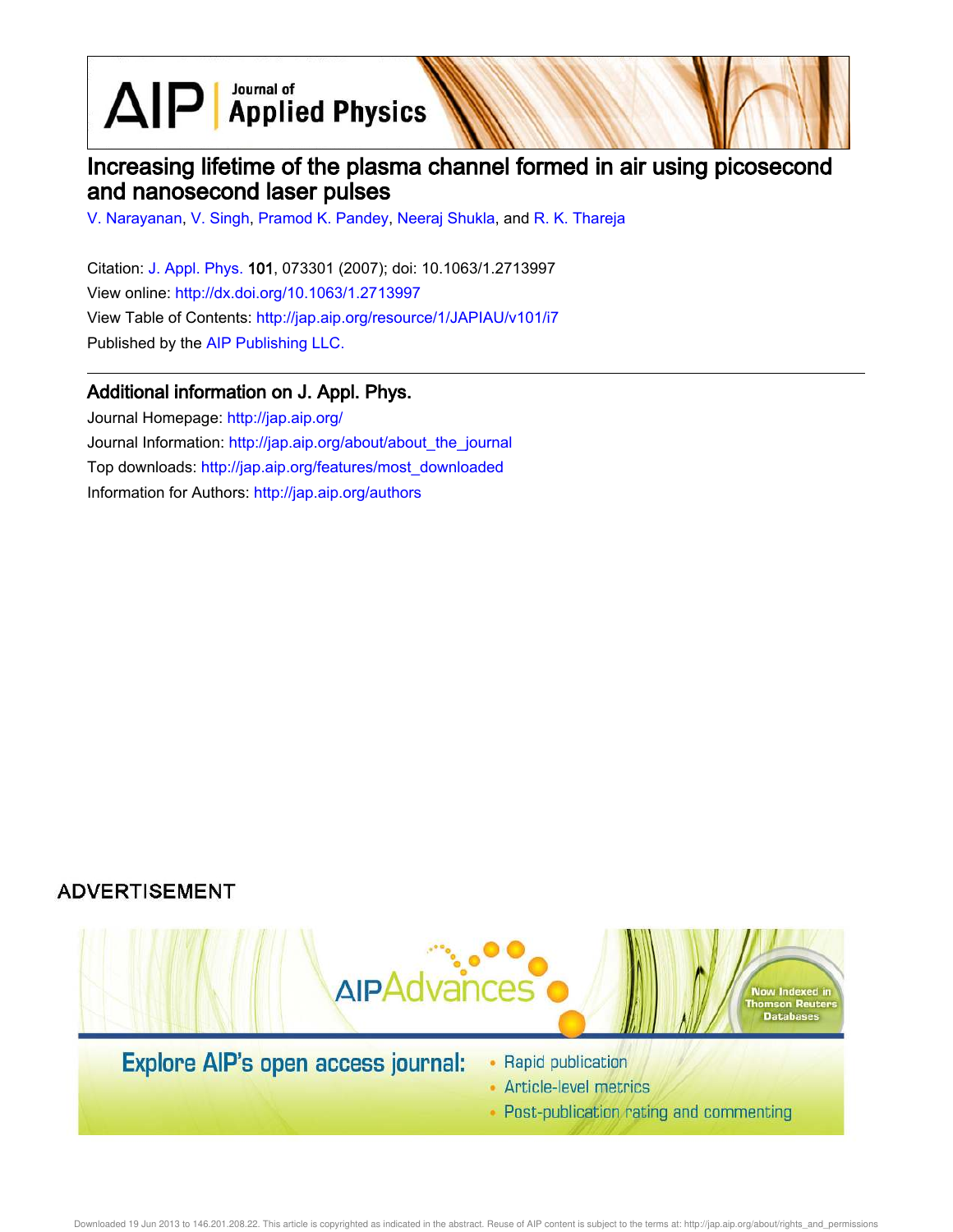# **Increasing lifetime of the plasma channel formed in air using picosecond and nanosecond laser pulses**

V. Narayanan, V. Singh, Pramod K. Pandey, Neeraj Shukla, and R. K. Thareja<sup>a)</sup> *Department of Physics and Centre for Laser Technology, Indian Institute of Technology Kanpur, Kanpur-208016, India*

Received 7 October 2006; accepted 22 January 2007; published online 2 April 2007-

We report experiments on a pump-probe configuration to elucidate the formation of a plasma channel by the hydrodynamic evolution of air breakdown in laser focus. A stable air breakdown was produced by focusing a picosecond laser pulse to create a shock driven plasma channel in the laser focus for propagating a nanosecond pulse. A four fold increase in the lifetime of the channel estimated by monitoring the temporal evolution of the fluorescence of a spectral line at 504.5 nm of N<sup>+</sup> transition 3*p*<sup>3</sup>S−3*s*<sup>3</sup>*P*<sup>0</sup> is reported. Assuming plasma in local thermal equilibrium plasma temperature of ~8.2 eV and an electron density of  $\sim 1.4 \times 10^{18}$  cm<sup>-3</sup> were determined using a Stark broadening of 649.2 nm line of N<sub>II</sub> transition  $3d<sup>3</sup>D<sup>0</sup>-4p<sup>3</sup>D$  in the channel. An enhancement in the electron density of the plasma channel was observed at the 7 ns delay of the nanosecond laser pulse relative to the picosecond laser pulse. © *2007 American Institute of Physics*. [DOI: 10.1063/1.2713997]

### **I. INTRODUCTION**

The guiding of intense optical pulses in long plasma channels provides a large intensity interaction length product. Therefore, it is of immense current interest in advanced technological areas such as fast ignition of nuclear fusion targets,<sup>1</sup> laser wake field accelerators,<sup>2</sup> x-ray lasers,<sup>3</sup> high harmonic generation,<sup>4</sup> remote sensing of atmosphere to find out the chemical and dynamical processes responsible for global warming, ozone layer depletion, and tropospheric pollution,<sup>5</sup> and lighting control for protecting sensitive sites, such as electrical installations or airports, from direct striking and electromagnetic perturbations.<sup>6,7</sup>

Depending on the peak power of the laser pulse, a plasma channel in air may form either by a Kerr lensing of a laser pulse<sup>8</sup> or by hydrodynamic evolution of air breakdown in the laser focus.<sup>9</sup> The focused laser radiation of high intensity results in the creation of a dense plasma which tends to defocus the laser pulse. However, when the Kerr induced self-focusing counter balances the plasma induced defocusing the laser pulse keeps on propagating in a plasma channel of constant diameter. When an intense laser pulse is focused in air, depending on the laser pulse duration, ionization in air may be initiated either by electron avalanche or by multiphoton absorption. For example, picosecond pulses predominantly produce ionization in air by the multiphoton absorption.<sup>10</sup> The plasma so formed is further heated by the inverse bremsstrahlung process, expands, and drives a shock wave into the cold surrounding. This results in the reduction in the ion density on the axis and the enhancement at the periphery. Consequently, a sharp electron density gradient is formed between the axis and the periphery. This sharp electron density gradient acts like a plasma channel for the delayed laser pulse, similar to conventional optical fiber. The Rayleigh length, a measure of the length over which diffraction causes the beam to defocus, has been shown to increase by propagating a laser pulse in the preformed plasma. $9,11$ However, the lifetime of the plasma channel has been limited to several nanoseconds<sup>12</sup> because of the recombination of electrons to parent ions $13$  and strong attachment to the oxygen molecules. $\frac{14,15}{10}$  This time is too short for most applications. In order for this channel to have any practical application it is imperative to prolong the lifetime of the channel. In this paper we report the prolongation in the lifetime of the plasma channel in air at a moderate laser intensity  $({\sim}10^{13} \text{ W/cm}^2)$  using a two-pulse technique in a pump probe configuration. The paper is organized as follows. Section II gives the experimental layout used to generate the channel followed by results and discussion in Sec. III. The conclusion of the work is presented in Sec. IV.

#### **II. EXPERIMENTAL SETUP**

A schematic layout of the experimental setup is shown in Fig. 1. The experiment was carried out by using picosecond and nanosecond Nd: yttrium aluminium garnet (YAG) laser



101, 073301-1 © 2007 American Institute of Physics

a)Author to whom correspondence should be addressed; electronic mail: thareja@iitk.ac.in FIG. 1. A schematic layout of experimental setup.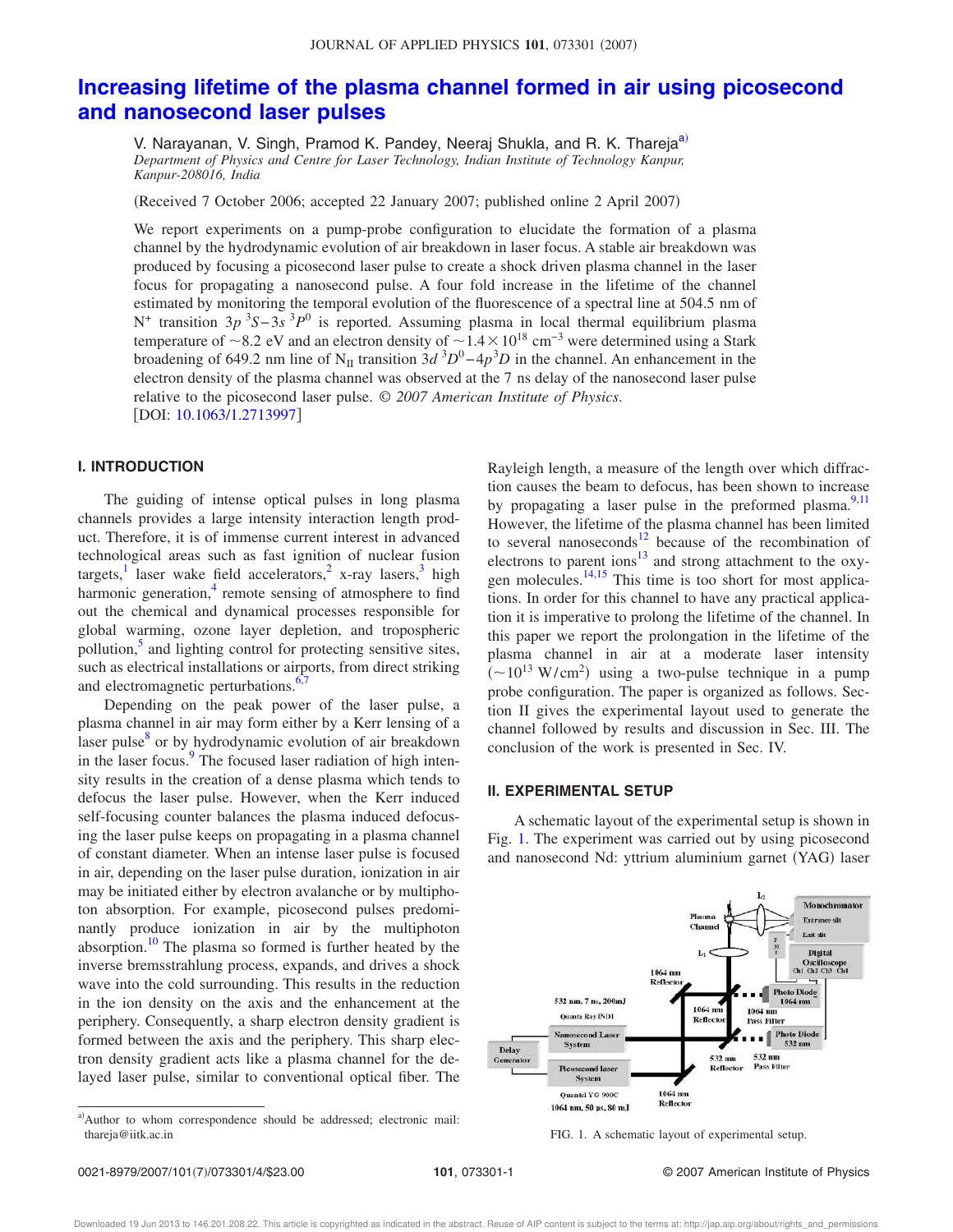systems. The picosecond laser (Quantel: YG 900C) consists of an active passive mode locked oscillator and a double pass amplifier. This laser system provides an optical pulse of duration of  $\sim$ 50 ps [full width at half maximum (FWHM)] and a maximum energy of  $\sim 80$  mJ at the fundamental wavelength of 1064 nm with a repetition rate of 10 Hz, whereas the nanosecond laser (Quanta Ray INDI) consists of an active *Q*-switched oscillator. This laser provides an optical pulse of duration  $\sim$ 6 ns (FWHM) and an energy of  $\sim$ 200 mJ at the second harmonic, 532 nm, with a repetition rate of 10 Hz. A stable air breakdown was produced by focusing a 50 ps laser pulse upto a maximum intensity of  $\sim 6 \times 10^{13}$  W/cm<sup>2</sup>. To prolong the lifetime of the plasma channel a 532 nm, 6 ns laser pulse  $(\omega_0=35 \mu m)$  was injected into the channel at various delays relative to the picosecond laser pulse. A variable delay between the nanosecond and picosecond laser pulses was achieved using a homemade delay generator.<sup>16</sup> The plasma temperature is estimated using the ratio of the intensity of spectral lines by assuming the plasma in local thermal equilibrium. The density of plasma is determined using the stark broadened profile of NII transition  $3d^{3}D^{0}-4p^{3}D$  at 649.2 nm.

#### **III. RESULTS AND DISCUSSION**

It is known that for a Gaussian optical pulse of given energy and pulse duration the product of the intensity  $\left[ \alpha(1/\omega_0^2) \right]$  and interaction length (the confocal parameter  $2z_0$ , where  $z_0 \alpha \omega_0^2$  is the Rayleigh length) is a constant. In recent times several schemes have been proposed to off set this limitation, wherein the refractive index profile of the plasma balances the diffractive spreading of the beam. $8,9,17,18$  In the present work we have used a two pulse technique based on guiding of a delayed laser pulse of longer duration in a preformed plasma channel due to a shorter pulse. In this scheme a short laser pulse is focused to produce a stable breakdown in air or a gas wherein a shockwave induced plasma channel is formed after few nanoseconds. It has been shown that a Gaussian pulse of spot size  $\omega_0$  is optimally guided in the channel if the electron density difference  $\Delta n_e$  between  $r=0$ (axis) and  $r = \omega_0$  (wall) is  $\Delta n_e = 1/\pi r_e \omega_0^2$ , where  $r_e$  is the classical electron radius.<sup>9,11</sup> For example, to guide a laser pulse focused to spot size of  $\omega_0 = 35 \mu m$ , the value of  $\Delta n_e$  must be at least of the order of  $10^{17}$  cm<sup>-3</sup>. The electron density difference  $\Delta n_e$  of  $\sim 10^{20}$  cm<sup>-3</sup> has been reported in hydrodynamic evolution of air breakdown at a laser intensity of  $\sim$ 8 × 10<sup>13</sup> W/cm<sup>2</sup>.<sup>19</sup>

In many applications such as lighting control, plasma channel of long lifetime is a primary requirement. However, the lifetime of the plasma channel is limited by the attachment of electrons to the oxygen molecules to form negative ions O<sup>-</sup> and  $O_2^-$  in air. It is possible to increase the lifetime by heating the plasma by a laser pulse of longer duration so as to detach the electron from O<sup>−</sup> and O<sub>2</sub> ions.<sup>20</sup> The lifetime of the plasma can be monitored by following the time history of the fluorescence from the electron-ion recombination in the channel. In the present experiment the lifetime of the plasma channel was measured from the temporal evolution of the fluorescence emitted at 504.5 nm  $(3p^3S - 3s^3P^0)$  of



FIG. 2. (a) Temporal evolution of the fluorescence signal at various delays  $\tau_d$  between the picosecond and injected nanosecond laser pulses. (b) Temporal evolution of fluorescence signal plotted on a log scale. The inset shows the variation of the FWHM of the fluorescence with  $\tau_d$ .

N <sup>+</sup> by the electron-ion recombination in the channel. The fluorescence emitted from the plasma channel was detected using a photomultiplier tube (PMT) attached to the monochromator. In order to separate the fluorescence from other radiation the monochromator was tuned to 504.5 nm. The photomultiplier signal was monitored on a digital oscilloscope, as shown in Fig. 1. Since the fluorescence from  $N^+$ ion persists as long as plasma channel exits, the lifetime of the plasma channel can be approximated to the temporal evolution of 504.5 nm spectral line.

Figure  $2(a)$  shows the temporal evolution of the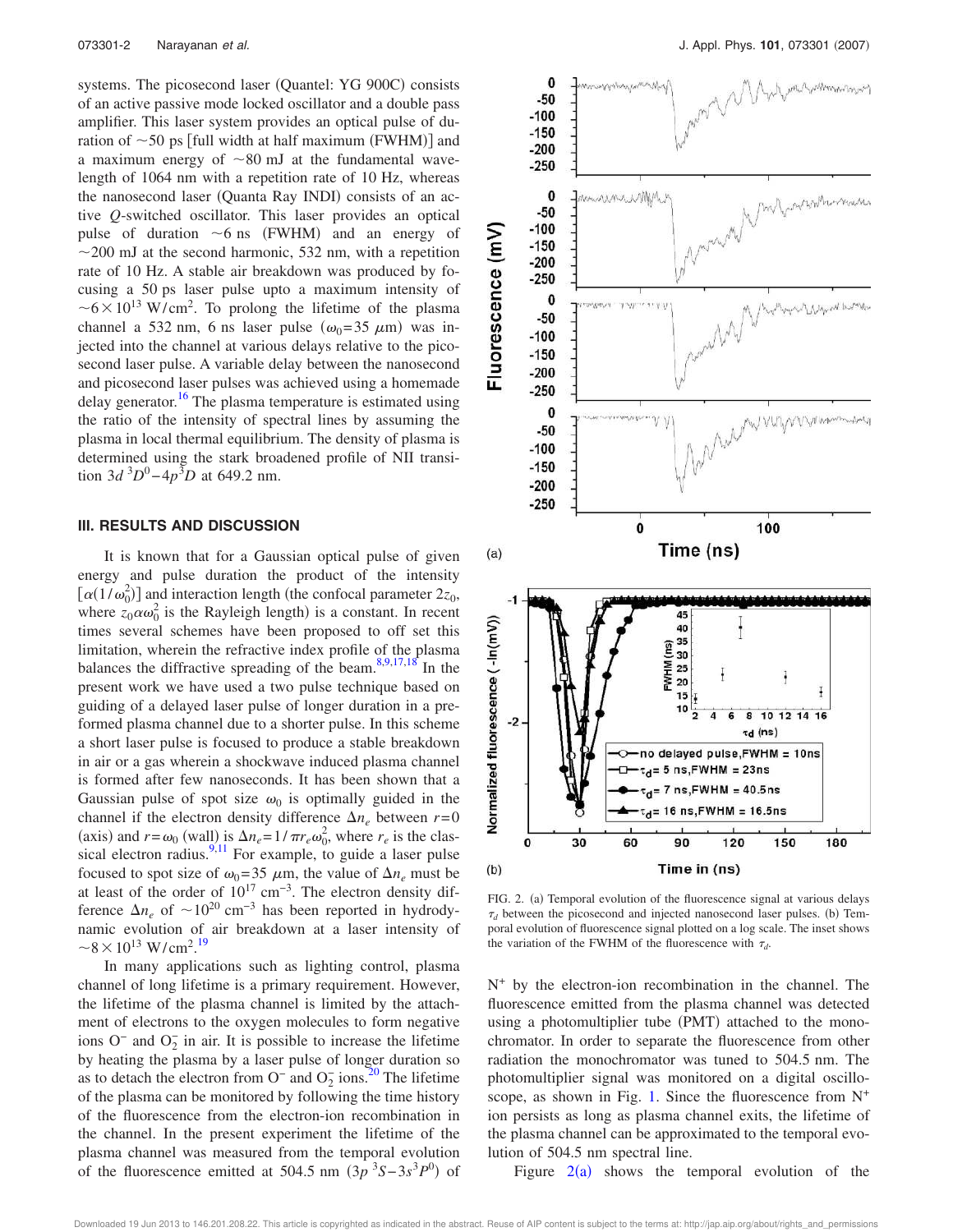504.5 nm spectral line of  $N^+$  with a delayed nanosecond pulse. The lifetime [full width at half maxima (FWHM)] of the plasma channel formed by a single picosecond pulse was  $\sim$ 10 ns. When a nanosecond pulse was injected into the channel at delays of 5, 7, and 16 ns relative to picosecond laser pulse, the lifetime of the plasma channel was observed to be 23, 40.5, and 16.5 ns, respectively. In order to make the observations more lucid the temporal evolution of the fluorescence is plotted on a log scale in Fig.  $2(b)$ . The inset in figure shows the variation of the FWHM of the fluorescence with delay of the injected pulse. The increase in the lifetime of the plasma channel is consistent with the increase in the thermal kinetic energy of the electrons in the plasma channel due to the inverse bremsstrahlung absorption of the nanosecond laser pulse. The increase in the thermal kinetic energy of electrons produces extra electrons by ionizing air molecules and reduces the process of electron attachment with the oxygen molecules. $14,15$  The lifetime of the plasma channel first increases and then decreases with increase in delay Fig.  $2(b)$ ]. This is due to the fact that the electron density takes some time to evolve for efficient guiding of the injected pulse. The electron density decreases exponentially with time, and the decrease in the electron density reduces the laser energy deposition into the plasma by inverse bremsstrahlung absorption. Therefore, the lifetime of the plasma goes on decreasing with the increase in delay of the nanosecond laser pulse relative to the picosecond laser pulse. It is worth mentioning that the prolongation of the channel has been reported earlier<sup>21</sup> where a plasma channel was formed in air by the Kerr lensing of a femtosecond laser pulse. However, the peak power of the laser pulse used in our experiment was much smaller than the threshold for the Kerr lensing in air and hence the channel in our case is formed by the shock driven hydrodynamic evolution of the air breakdown.

In order to corroborate the prolongation in lifetime of the plasma channel, we need to find out the electron density at various delays of the nanosecond laser pulse relative to the picosecond laser pulse. In the present experiment optical emission spectroscopy was employed to find the plasma temperature and density.<sup>22,23</sup> Assuming the plasma in local thermodynamical equilibrium (LTE) we have used the relative intensity of various nitrogen lines and the expression  $\ln I_{ji} \lambda_{ji} / g_j A_{ji} = \ln(n_i / Z)hc −E_j / k_B T$  to get the plasma temperature. Here,  $\lambda_{ii}$  is the wavelength of the line emitted in the transition from upper level *j* to the lower level *i*,  $A_{ii}$  is the transition probability from upper level *j* to the lower *i*, and  $k_B$  is the Boltzmann constant. The values of various parameters used in the expression were taken from the literature.<sup>24</sup> The slope of the plot of  $\ln I_{ii} \lambda_{ii} / g_i A_{ii}$  vs  $E_i$  gives a temperature of  $\sim$ 8.2 eV of the plasma. The broadening of the emission line in the case of a charged particle is an essential attribute of the Doppler and Stark broadenings. However, in dense plasmas such as laser produced plasmas, the Doppler broadening is very small compared to the overall broadening. For example, in case of the 649.2 nm nitrogen line at a temperature of  $\sim$ 8.2 eV, the half width of the Doppler broadening,  $\Delta\lambda_D = [(2k_B T \ln 2/mc^2)^{1/2}\lambda]$  equals 0.02 nm, which is at least one order smaller in magnitude compared to the observed line broadening. The Stark broadening technique is



FIG. 3. Stark broadened profile of  $N_{II}$  transition  $3d^{3}D^{0}$ -4 $p^{3}D$  at 649.2 nm without and with a probe pulse at a delay of 7 ns. The inset shows the variation of  $\Delta\lambda$  with  $\tau_d$ .

based on the principle that the energy levels of an ion are perturbed by the presence of neighboring electrons. Consequently, the ionic emission lines get broadened. The Stark broadening in ionic emission lines induced by the presence of electrons is given by  $\Delta\lambda_{1/2} = 2W(n_e/10^{16})$  Å, where  $\Delta\lambda_{1/2}$ is the half width of the Stark broadened line, *W* is the electron impact width parameter, and  $n_e$  is the plasma electron density. The parameter *W* is a weak function of temperature and its value is available in the literature.<sup>22</sup> A typical Stark broadened profile of 649.2 nm line of  $N_{II}$  at transition  $3d<sup>3</sup>D<sup>0</sup>$ -4*p*<sup>3</sup>*D* in a laser induced air breakdown plasma is shown in Fig.  $3$  (line profile  $a$ ). A Lorentzian fit to the line has a FWHM of  $\sim 0.36$  nm with the corresponding electron density of  $1.4 \times 10^{18}$  cm<sup>-3</sup>. The spectral emission from the plasma was recorded using an intensified charge couple device (ICCD) (DH720, Andor Technology) in place of the PMT in Fig. 1. In order to ascertain the assumption used of LTE we have used the minimum electron density requirement<sup>25</sup> for the plasma to be in LTE given by  $n_e$  $\geq$  1.4 × 10<sup>14</sup>*T*<sub>*e*</sub>(Δ*E*)<sup>3</sup> cm<sup>−3</sup>, where *T<sub>e</sub>* is the electron temperature in eV, and  $\Delta E$  is the energy difference between upper and lower states in eV. For the largest energy gap of 2.2 eV in our experiment we get  $n_e \sim 1.2 \times 10^{16}$  cm<sup>-3</sup>, two orders smaller in magnitude compared to the observed value of electron density in our experiment justifying our assumption for the local thermodynamic equilibrium of plasma.

In order to ascertain the increase in electron density, a 6 ns laser pulse of 12 mJ energy was injected into the channel at 4, 7, 12, and 20 ns delays relative to the picosecond laser. The energy of the nanosecond laser pulse was kept just below than that required for air breakdown. Typical Stark broadened line profiles of the 649.2 nm line of  $N_{II}$  transition  $3d^3D^0$ -4*p*<sup>3</sup>*D* with a probe pulse at  $\tau_d$ =7 ns and without a probe pulse is shown in Fig. 3 with broadenings of 0.54 and 0.36 nm, respectively. The respective electron densities are  $(2.2 \text{ and } 1.4) \times 10^{18} \text{ cm}^{-3}$ , an increase in density by a factor